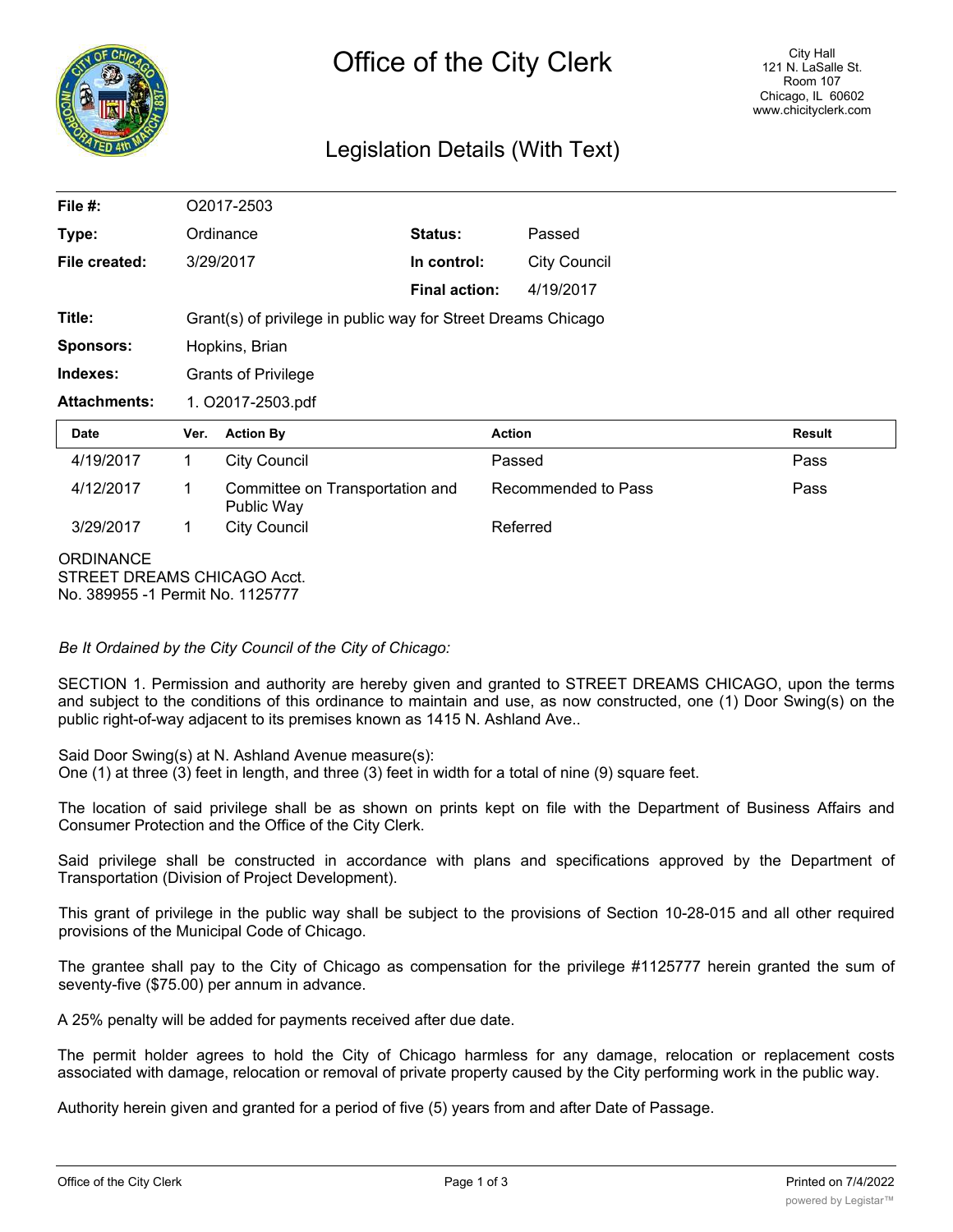#### Alderman

Brian Hopkins 2nd Ward

Page 1

(Page 4 of 7)

Department of Business Affairs and Consumer Protection Small Business Center - Public Way Use Unit City Hall - 121 N. LaSalle Street, Room 800 • Chicago, IL 60602 312-74-GOBIZ/ 312-744-6249 • (312) 744-1944 (TTY) hllp7Avww.ciivolchicago.ore/bacp <http://hllp7Avww.ciivolchicago.ore/bacp>

**03/29/2017**

### **Alderman Brian Hopkins**

Ward # 02 City of Chicago City Hall, Room 200 121 North LaSalle Street Chicago, Illinois 60602

## **Re: An ordinance to use and maintain a portion of the public right-of-way for one (1) door swing(s) for STREET DREAMS CHICAGO, adjacent to the premises known as 1415 N. Ashland Ave..**

#### **Dear Alderman Brian Hopkins:**

The applicant referenced above has requested the use of the public right-of-way for a door swing(s). An ordinance has been prepared by the Department of Business Affairs and Consumer Protection - Small Business Center - Public Way Use Unit for presentation to the City Council. Because this request was made for properties located in your ward, as approved by you as per the attached, 1 respectfully request that you introduce the attached ordinance at the next City Council